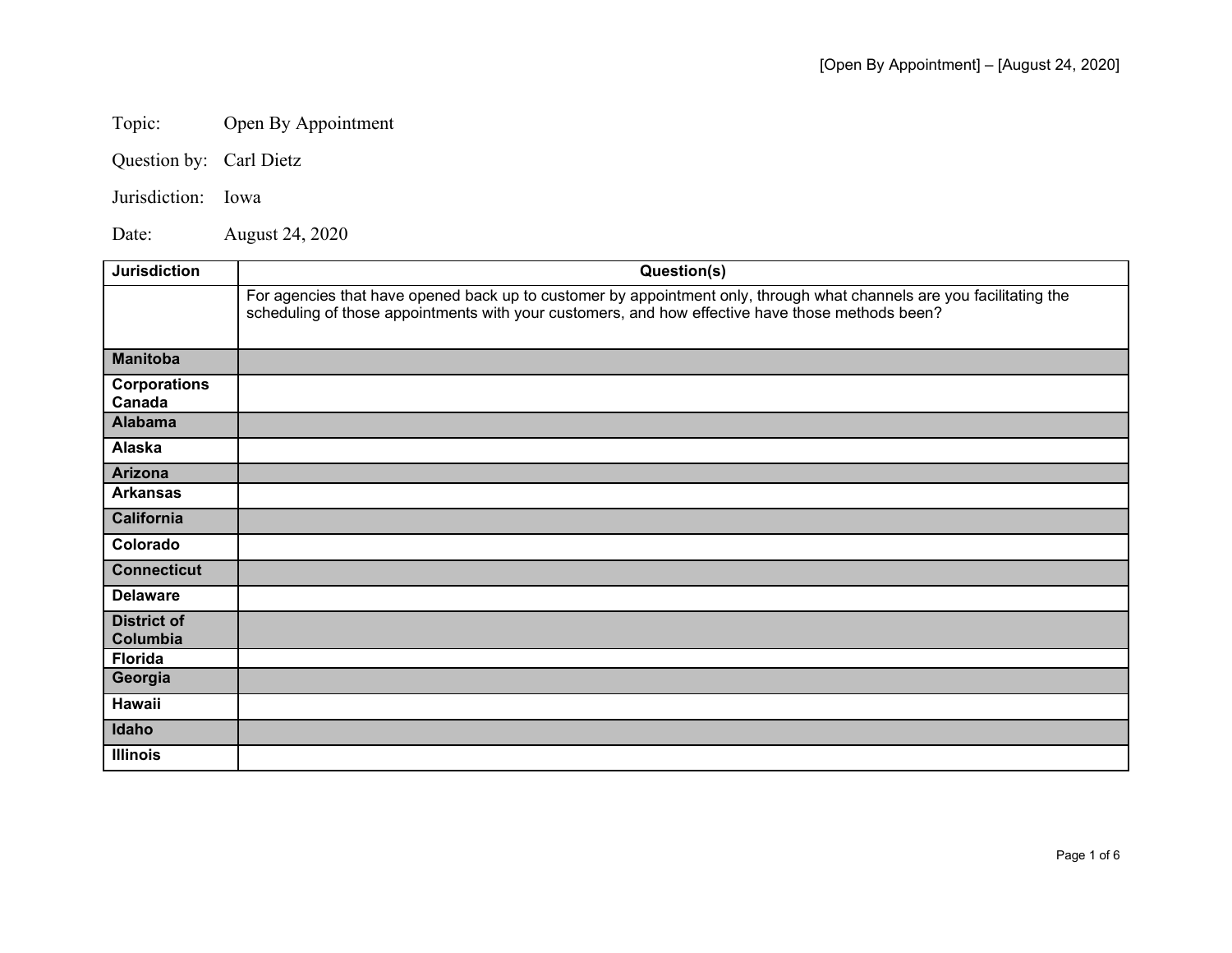| <b>Jurisdiction</b> | Question(s)                                                                                                                                                                                                                                                                                                                                      |
|---------------------|--------------------------------------------------------------------------------------------------------------------------------------------------------------------------------------------------------------------------------------------------------------------------------------------------------------------------------------------------|
|                     | For agencies that have opened back up to customer by appointment only, through what channels are you facilitating the                                                                                                                                                                                                                            |
|                     | scheduling of those appointments with your customers, and how effective have those methods been?                                                                                                                                                                                                                                                 |
| <b>Indiana</b>      | Please see the link below. Indiana is a NIC state and Indiana Interactive provide us this tool free of charge. It's super simple                                                                                                                                                                                                                 |
|                     | and gets the job done. We also have a back end view that allows us to see all the information that was entered for an<br>appointment, see all the appointment for the day or week and run some reports.                                                                                                                                          |
|                     | The best part of having the appointment scheduler is that we contact the appointments beforehand and either re-direct to<br>online services to save them time and money or to other resources which reduces the number appointments that actually come<br>to the office.                                                                         |
|                     | We included an appointment type of "asking what type of business they should form". Of course we do not answer this<br>question, but are often asked. By allowing the constituent to choose this as an appointment type, we are able to redirect them<br>to ISBA rather than having them come to the office.                                     |
|                     | Vetting the appointments also helps with preparation for the appointments for both the constituents and the office. For<br>apostilles, we can have the certificate ready based on the information that was determined by contacting the constituent prior<br>to their appointment. It makes for quick turn-around times.                         |
|                     | We have received a lot of positive feedback regarding the process, and while calling the appointments before they arrive takes<br>some time, it saves time in the long run and people feel like they are being taken care of. I think we will continue with<br>appointment scheduling even after COVID. It's been very beneficial to both sides. |
|                     | https://nam12.safelinks.protection.outlook.com/?url=https%3A%2F%2Fsecure.in.gov%2Fapps%2Fsos%2Fappoint<br>ments%2Fschedule%2Fwelcome.aspx&data=02%7C01%7Cpviverto%40azsos.gov%7Cefe40974a85840bd1bf                                                                                                                                              |
|                     | b08d848583cc2%7Cb4494a03f26d475dba4139871e763531%7C1%7C0%7C637338891109439428&sdata=ED                                                                                                                                                                                                                                                           |
|                     | HdiV0CPQ9DVOkuyJ3bg%2Bx8BWg7lOVwCcNIMcCS92s%3D&reserved=0                                                                                                                                                                                                                                                                                        |
| lowa                |                                                                                                                                                                                                                                                                                                                                                  |
| <b>Kansas</b>       |                                                                                                                                                                                                                                                                                                                                                  |
| Kentucky            |                                                                                                                                                                                                                                                                                                                                                  |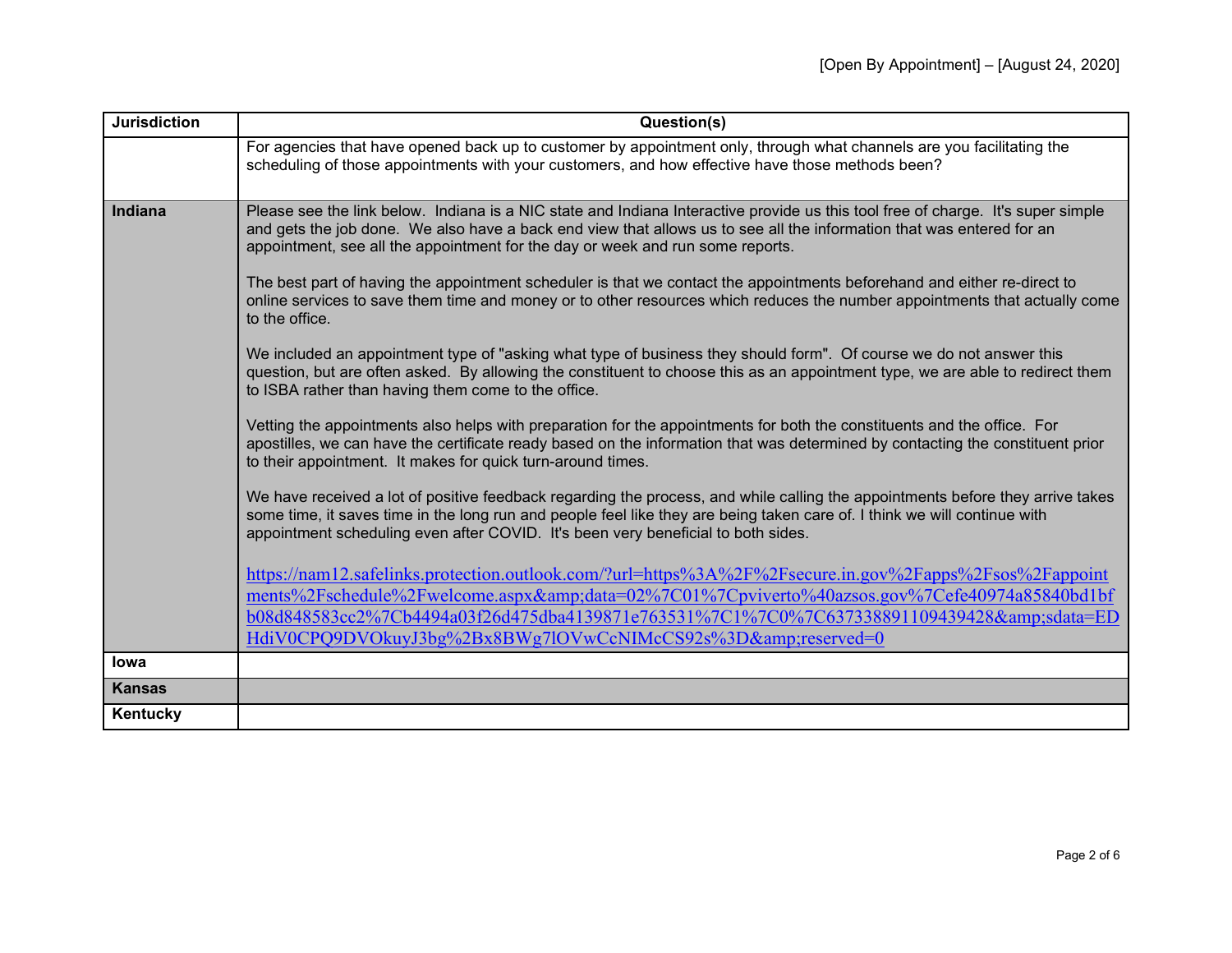| <b>Jurisdiction</b>                     | Question(s)                                                                                                                                                                                                                                                                                                                                                                                                                                                                                                                                                                                                                                                                                                                                                                                                                                                                                                                                                                                                                                                                                                                                                                                                                                                                     |
|-----------------------------------------|---------------------------------------------------------------------------------------------------------------------------------------------------------------------------------------------------------------------------------------------------------------------------------------------------------------------------------------------------------------------------------------------------------------------------------------------------------------------------------------------------------------------------------------------------------------------------------------------------------------------------------------------------------------------------------------------------------------------------------------------------------------------------------------------------------------------------------------------------------------------------------------------------------------------------------------------------------------------------------------------------------------------------------------------------------------------------------------------------------------------------------------------------------------------------------------------------------------------------------------------------------------------------------|
|                                         | For agencies that have opened back up to customer by appointment only, through what channels are you facilitating the<br>scheduling of those appointments with your customers, and how effective have those methods been?                                                                                                                                                                                                                                                                                                                                                                                                                                                                                                                                                                                                                                                                                                                                                                                                                                                                                                                                                                                                                                                       |
| Louisiana                               |                                                                                                                                                                                                                                                                                                                                                                                                                                                                                                                                                                                                                                                                                                                                                                                                                                                                                                                                                                                                                                                                                                                                                                                                                                                                                 |
|                                         | We are using a pay version of Calendly.com that allows up to 4 slots to be filled for every half hour appointment throughout the<br>day. The Calendly account is tied to a shared mailbox and calendar monitored by staff. An inline embed script places a<br>calendar on our website to allow customers to schedule an appointment no later than one hour prior to the opening. Name,<br>email, phone and a purpose for the visit is collected. A confirmation email is sent to the customer. Reminder notifications are<br>available but are currently not configured. A schedule is printed daily so the security guard (who takes the temperature of the<br>customer) can check in customers at the time of their appointment. The following information is automatically provided to the<br>customer:<br>*Only one person per appointment. You must wear a mask at all times. You will only be able to enter the lobby at your<br>scheduled time. If you are late for your appointment you must reschedule.*<br>We will allow walk-up customers in, IF our 4 slots per half hour are not full, but if we are booked, we tell them to please<br>schedule an appointment and come back. We are not allowing any lines to form on a stand-by basis waiting for an opening. If |
|                                         | the customer has extra people with them, we ask that they wait in the car.                                                                                                                                                                                                                                                                                                                                                                                                                                                                                                                                                                                                                                                                                                                                                                                                                                                                                                                                                                                                                                                                                                                                                                                                      |
| <b>Maine</b>                            |                                                                                                                                                                                                                                                                                                                                                                                                                                                                                                                                                                                                                                                                                                                                                                                                                                                                                                                                                                                                                                                                                                                                                                                                                                                                                 |
| <b>Maryland</b>                         | In Maryland, we are not yet open for appointments but have procured appointment scheduling software through our OIT<br>contractor, NIC. Customers will be able to schedule their appointments online, or our staff can do so for them if they call us.<br>Email reminders and after-the-appointment recaps will be sent, and customers can change or cancel their appointment through<br>this system.<br>All things considered, we expect this to be an effective solution, although we'll only be seeing a maximum of 28 people per                                                                                                                                                                                                                                                                                                                                                                                                                                                                                                                                                                                                                                                                                                                                            |
|                                         | day, when pre-COVID it was 75-150.                                                                                                                                                                                                                                                                                                                                                                                                                                                                                                                                                                                                                                                                                                                                                                                                                                                                                                                                                                                                                                                                                                                                                                                                                                              |
| <b>Massachusetts</b><br><b>Michigan</b> |                                                                                                                                                                                                                                                                                                                                                                                                                                                                                                                                                                                                                                                                                                                                                                                                                                                                                                                                                                                                                                                                                                                                                                                                                                                                                 |
|                                         |                                                                                                                                                                                                                                                                                                                                                                                                                                                                                                                                                                                                                                                                                                                                                                                                                                                                                                                                                                                                                                                                                                                                                                                                                                                                                 |
| <b>Minnesota</b>                        |                                                                                                                                                                                                                                                                                                                                                                                                                                                                                                                                                                                                                                                                                                                                                                                                                                                                                                                                                                                                                                                                                                                                                                                                                                                                                 |
| <b>Mississippi</b>                      |                                                                                                                                                                                                                                                                                                                                                                                                                                                                                                                                                                                                                                                                                                                                                                                                                                                                                                                                                                                                                                                                                                                                                                                                                                                                                 |
| <b>Missouri</b>                         |                                                                                                                                                                                                                                                                                                                                                                                                                                                                                                                                                                                                                                                                                                                                                                                                                                                                                                                                                                                                                                                                                                                                                                                                                                                                                 |
| <b>Montana</b>                          |                                                                                                                                                                                                                                                                                                                                                                                                                                                                                                                                                                                                                                                                                                                                                                                                                                                                                                                                                                                                                                                                                                                                                                                                                                                                                 |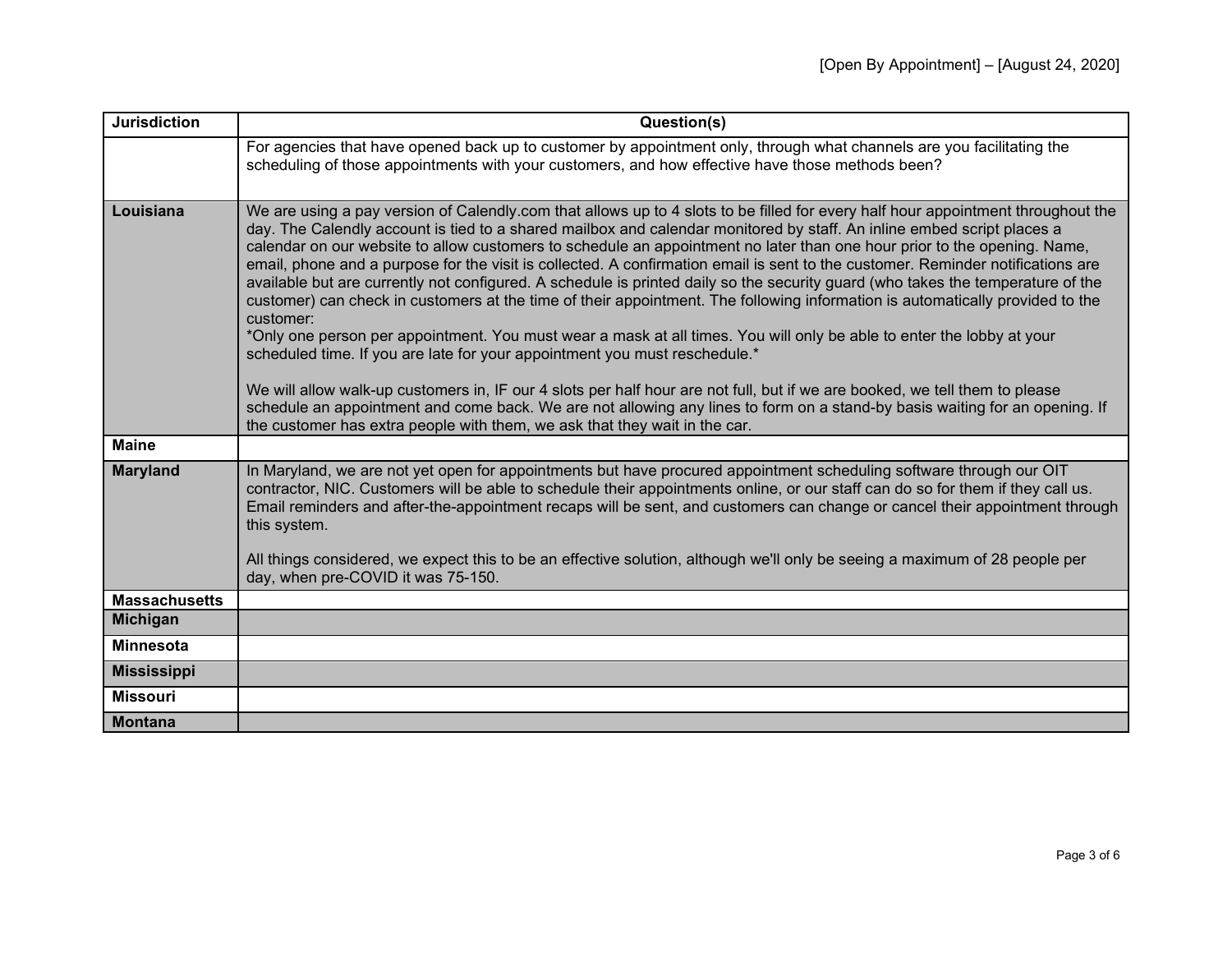| <b>Jurisdiction</b>   | Question(s)                                                                                                                                                                                                                                                                                                                                                                                                                                                                                                                                                                                                                                                                                                                                                                                                                        |
|-----------------------|------------------------------------------------------------------------------------------------------------------------------------------------------------------------------------------------------------------------------------------------------------------------------------------------------------------------------------------------------------------------------------------------------------------------------------------------------------------------------------------------------------------------------------------------------------------------------------------------------------------------------------------------------------------------------------------------------------------------------------------------------------------------------------------------------------------------------------|
|                       | For agencies that have opened back up to customer by appointment only, through what channels are you facilitating the<br>scheduling of those appointments with your customers, and how effective have those methods been?                                                                                                                                                                                                                                                                                                                                                                                                                                                                                                                                                                                                          |
| <b>Nebraska</b>       | In Nebraska we are using the free version of the calendar/scheduler through Setmore. We put a link to it on our website so<br>customers can either go online to schedule their own appointment or they can call us and we can schedule the appointment.<br>We are only allowing one appointment at a time because of our lobby size so not sure how it would work for those offices that<br>would allow multiple appointments at once. We require an email and phone number as we have instructed them to wait<br>outside or in their car until we call them to come in (although not all comply) so we can limit the number of people in the lobby<br>and sanitize between appointments. It also has them select what the appointment is for (e.g. UCC, Notary, etc.) so we can<br>make sure we have the correct staff available. |
|                       | There are only 2 drawbacks we've encountered since setting it up in June. One is that Setmore does not currently limit the<br>appointment times shown to the customer - it shows all time slots even if they aren't available so a customer can repeatedly<br>select time slots that aren't available before finding a slot that is available (which is likely why we get customers who call us to<br>schedule rather than schedule the appointment themselves). The other is that if you schedule the appointment internally there<br>is the potential to double book so I limit the staff who can schedule but it's not an issue if the customer schedules it online<br>themselves.                                                                                                                                              |
| <b>Nevada</b>         |                                                                                                                                                                                                                                                                                                                                                                                                                                                                                                                                                                                                                                                                                                                                                                                                                                    |
| <b>New Hampshire</b>  |                                                                                                                                                                                                                                                                                                                                                                                                                                                                                                                                                                                                                                                                                                                                                                                                                                    |
| <b>New Jersey</b>     |                                                                                                                                                                                                                                                                                                                                                                                                                                                                                                                                                                                                                                                                                                                                                                                                                                    |
| <b>New Mexico</b>     |                                                                                                                                                                                                                                                                                                                                                                                                                                                                                                                                                                                                                                                                                                                                                                                                                                    |
| <b>New York</b>       |                                                                                                                                                                                                                                                                                                                                                                                                                                                                                                                                                                                                                                                                                                                                                                                                                                    |
| <b>North Carolina</b> | North Carolina purchased an online appointment tool for customers to schedule their own appointments. We tested the<br>process out for about three weeks with our routine filers at the front counter and opened it up to the general public two weeks<br>ago. The general public makes their own appointment online, which can then be sent service specific emails for what they<br>need to have prepared for the appointment. We also have a second location for appointments, which are made<br>administratively for emergencies and funeral home authentication appointments.                                                                                                                                                                                                                                                 |
| <b>North Dakota</b>   |                                                                                                                                                                                                                                                                                                                                                                                                                                                                                                                                                                                                                                                                                                                                                                                                                                    |
| Ohio                  |                                                                                                                                                                                                                                                                                                                                                                                                                                                                                                                                                                                                                                                                                                                                                                                                                                    |
| <b>Oklahoma</b>       |                                                                                                                                                                                                                                                                                                                                                                                                                                                                                                                                                                                                                                                                                                                                                                                                                                    |
| Oregon                |                                                                                                                                                                                                                                                                                                                                                                                                                                                                                                                                                                                                                                                                                                                                                                                                                                    |
| Pennsylvania          |                                                                                                                                                                                                                                                                                                                                                                                                                                                                                                                                                                                                                                                                                                                                                                                                                                    |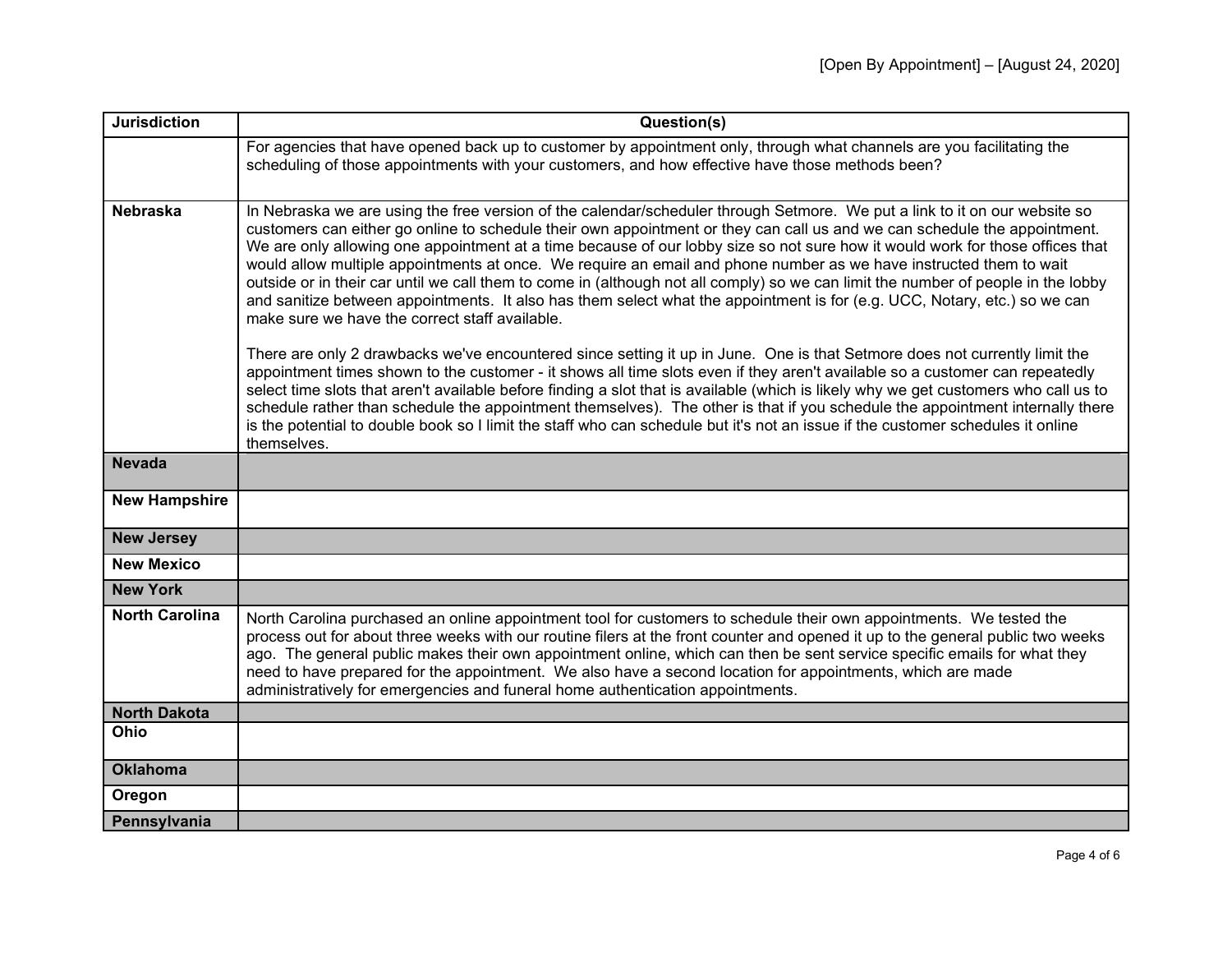| <b>Jurisdiction</b>   | Question(s)                                                                                                                                                                                                                                                                                                   |
|-----------------------|---------------------------------------------------------------------------------------------------------------------------------------------------------------------------------------------------------------------------------------------------------------------------------------------------------------|
|                       | For agencies that have opened back up to customer by appointment only, through what channels are you facilitating the<br>scheduling of those appointments with your customers, and how effective have those methods been?                                                                                     |
| <b>Rhode Island</b>   |                                                                                                                                                                                                                                                                                                               |
| <b>South Carolina</b> |                                                                                                                                                                                                                                                                                                               |
| <b>South Dakota</b>   |                                                                                                                                                                                                                                                                                                               |
| <b>Tennessee</b>      |                                                                                                                                                                                                                                                                                                               |
| <b>Texas</b>          |                                                                                                                                                                                                                                                                                                               |
| <b>Utah</b>           |                                                                                                                                                                                                                                                                                                               |
| Vermont               |                                                                                                                                                                                                                                                                                                               |
| Virginia              |                                                                                                                                                                                                                                                                                                               |
| Washington            | At the Washington State OSOS we have opened as curbside service. Customers pull into parking stalls that have a sign<br>posted with a phone number. They call and announce they are there, we respond to the vehicle, "run" the paperwork inside to<br>process, and "run" the paperwork back to the customer. |
|                       | If necessary we have distanced stations set up inside the building should the customer need to come inside.                                                                                                                                                                                                   |
|                       | Most customers have been choosing the curbside option. It's an extra burden, but it is keeping things rolling for people that<br>need immediate service.                                                                                                                                                      |
| <b>West Virginia</b>  |                                                                                                                                                                                                                                                                                                               |
| <b>Wisconsin</b>      |                                                                                                                                                                                                                                                                                                               |
| Wyoming               |                                                                                                                                                                                                                                                                                                               |

## **Additional comments:**

## **Full text of email:**

For agencies that have opened back up to customer by appointment only, through what channels are you facilitating the scheduling of those appointments with your customers, and how effective have those methods been?